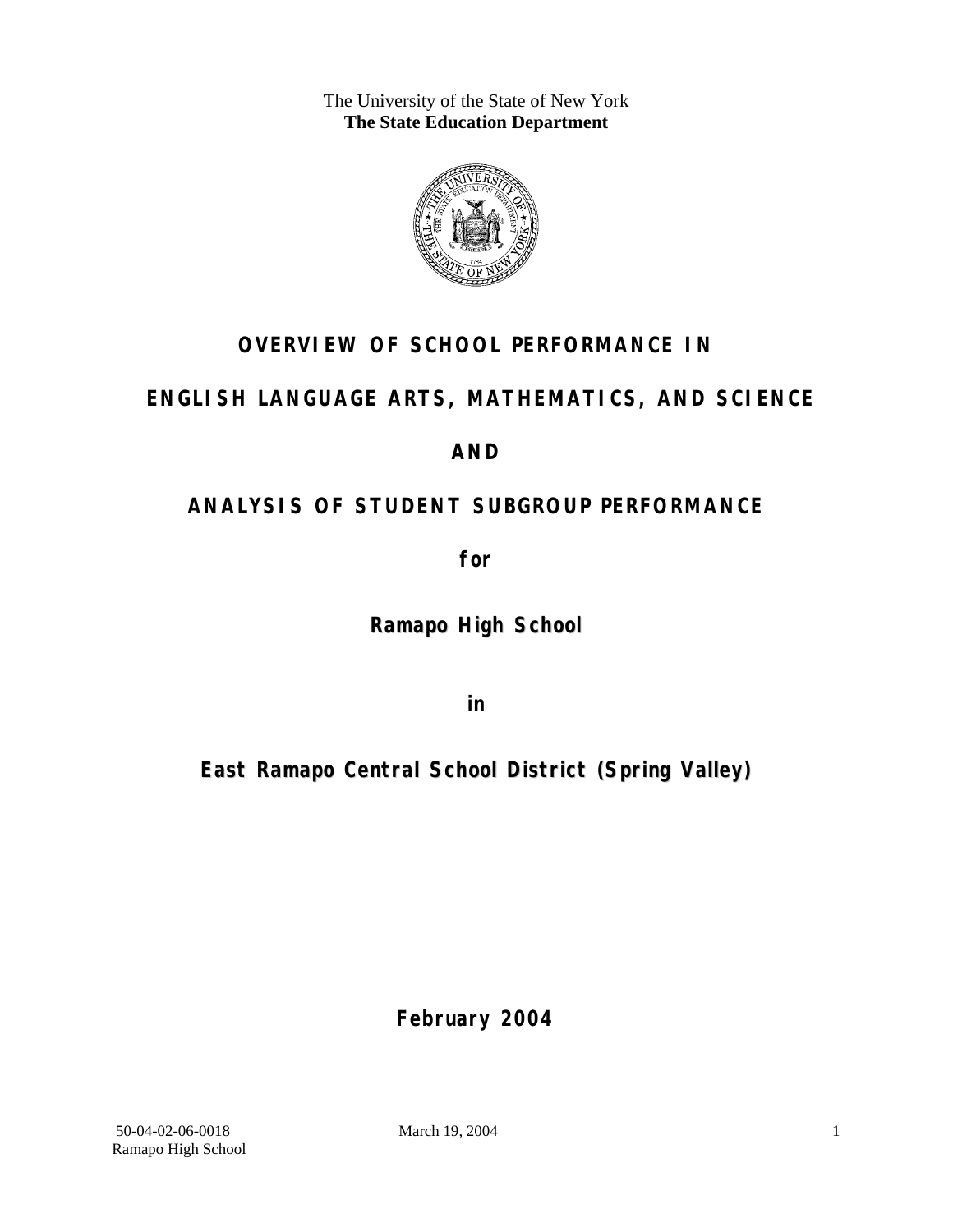### **THE UNIVERSITY OF THE STATE OF NEW YORK**

### **Regents of The University**

| Tonawanda             |
|-----------------------|
| <b>Hollis</b>         |
| Staten Island         |
| New Rochelle          |
| Peru                  |
| Huntington            |
| <b>North Syracuse</b> |
| New York              |
| <b>Belle Harbor</b>   |
| <b>Buffalo</b>        |
| Hartsdale             |
| Albany                |
| <b>Bronx</b>          |
| New York              |
| <b>Binghamton</b>     |
| Rochester             |

#### **President of The University and Commissioner of Education**

RICHARD P. MILLS

**Deputy Commissioner for Elementary, Middle, Secondary and Continuing Education**  JAMES A. KADAMUS

#### **Coordinator, School Operations and Management Services**

CHARLES SZUBERLA

#### **Coordinator, Information and Reporting Services**

MARTHA P. MUSSER

The State Education Department does not discriminate on the basis of age, color, religion, creed, disability, marital status, veteran status, national origin, race, gender, genetic predisposition or carrier status, or sexual orientation in its educational programs, services and activities. Portions of this publication can be made available in a variety of formats, including braille, large print or audio tape, upon request. Inquiries concerning this policy of nondiscrimination should be directed to the Department's Office for Diversity, Ethics, and Access, Room 530, Education Building, Albany, NY 12234. **Requests for additional copies of this publication may be made by contacting the Publications Sales Desk, Room 309, Education Building, Albany, NY 12234.** 

Please address all correspondence about this report that is not related to data corrections to:

*School Report Card Coordinator Information and Reporting Services Team New York State Education Department Room 863 EBA 89 Washington Avenue Albany, NY 12234*  E-mail: *RPTCARD@mail.nysed.gov*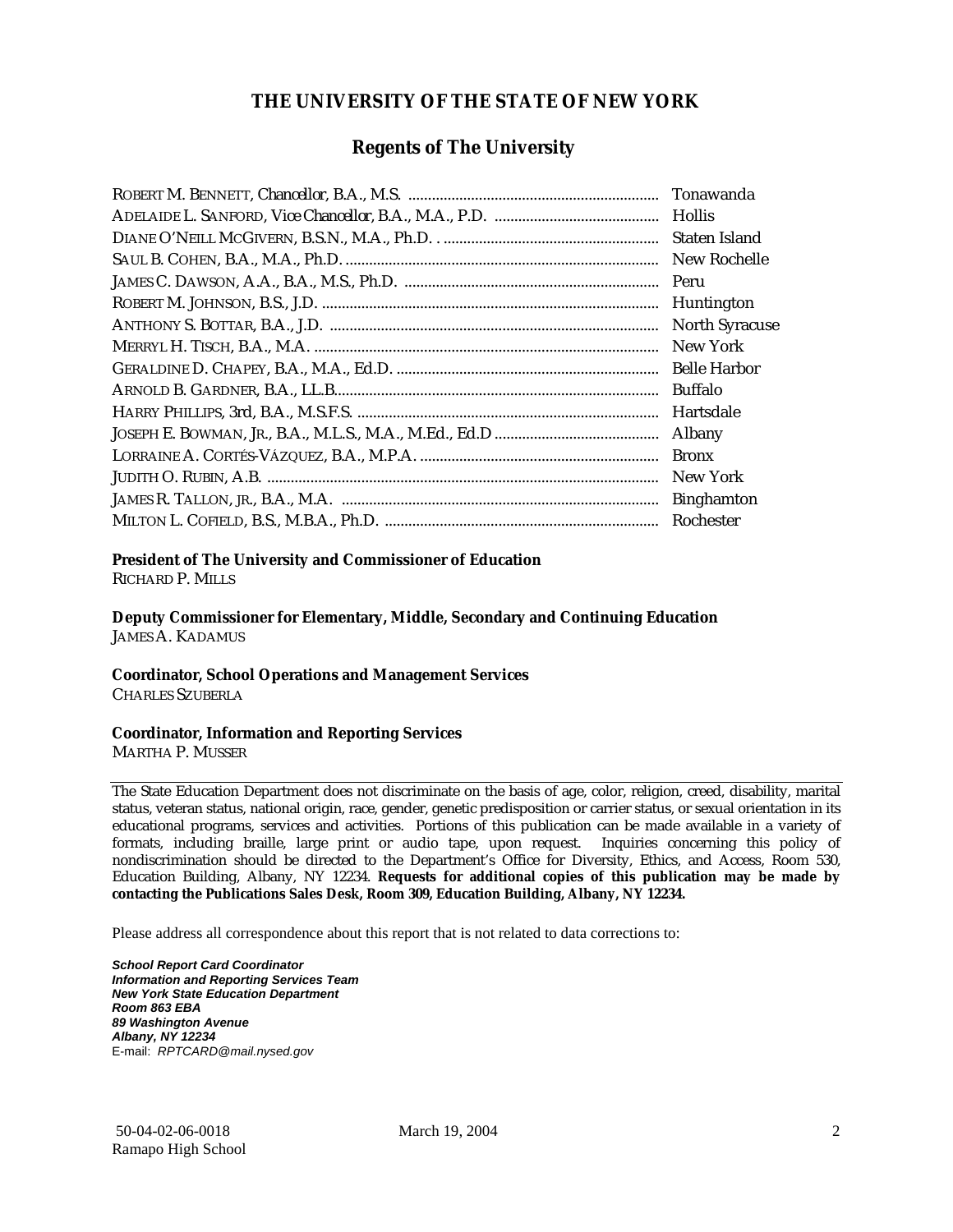The *New York State School Report Card* is an important part of the Board of Regents effort to raise learning standards for all students. It provides information to the public on student performance and other measures of school and district performance. Knowledge gained from the school report card on a school's strengths and weaknesses can be used to improve instruction and services to students.

The *New York State School Report Card* consists of three parts: the *Overview of School Performance in English Language Arts, Mathematics, and Science and Analysis of Student Subgroup Performance,* the *Comprehensive Information Report,* and the *School Accountability Report*. The *Overview and Analysis* presents performance data on measures required by the federal No Child Left Behind Act: English, mathematics, science, and graduation rate. Performance data on other State assessments can be found in the *Comprehensive Information Report*. The *School Accountability Report* provides information as to whether a school is making adequate progress toward enabling all students to achieve proficiency in English and mathematics.

State assessments are designed to help ensure that all students reach high learning standards. They show whether students are getting the foundation knowledge they need to succeed at the elementary, middle, and commencement levels and beyond. The State requires that students who are not making appropriate progress toward the standards receive academic intervention services.

In the *Overview*, performance on the elementary- and middle-level assessments in English language arts and mathematics and on the middle-level science test is reported in terms of mean scores and the percentage of students scoring at each of the four levels. These levels indicate performance on the standards from seriously deficient to advanced proficiency. Performance on the elementary-level science test is reported in terms of mean scores and the percentage of students making appropriate progress. Regents examination scores are reported in four score ranges. Scores of 65 to 100 are passing; scores of 55 to 64 earn credit toward a local diploma (with the approval of the local board of education). Though each elementary- and middle-level assessment is administered to students in a specific grade, secondary-level assessments are taken by students when they complete the coursework for the core curriculum. Therefore, the performance of students at the secondary level is measured for a student cohort rather than a group of students at a particular grade level. Students are grouped in cohorts according to the year in which they first entered grade 9.

The assessment data in the *Overview and Analysis* are for all tested students in the school, including general-education students and students with disabilities. In the *Overview*, each school's performance is compared with that of schools similar in grade level, district resources, and student needs as indicated by income and limited English proficiency (LEP) status. Each district's performance is compared with that of all public schools statewide. In the *Analysis*, performance is disaggregated by race/ethnicity, disability status, gender, LEP status, income level, and migrant status.

Explanations of terms referred to or symbols used in this part of the school report card may be found in the glossary on the last page. Further information on the school report card may be found in the guide, *Understanding Your School Report Card: February 2004*, available on the Information and Reporting Services Web site at www.emsc.nysed.gov/irts.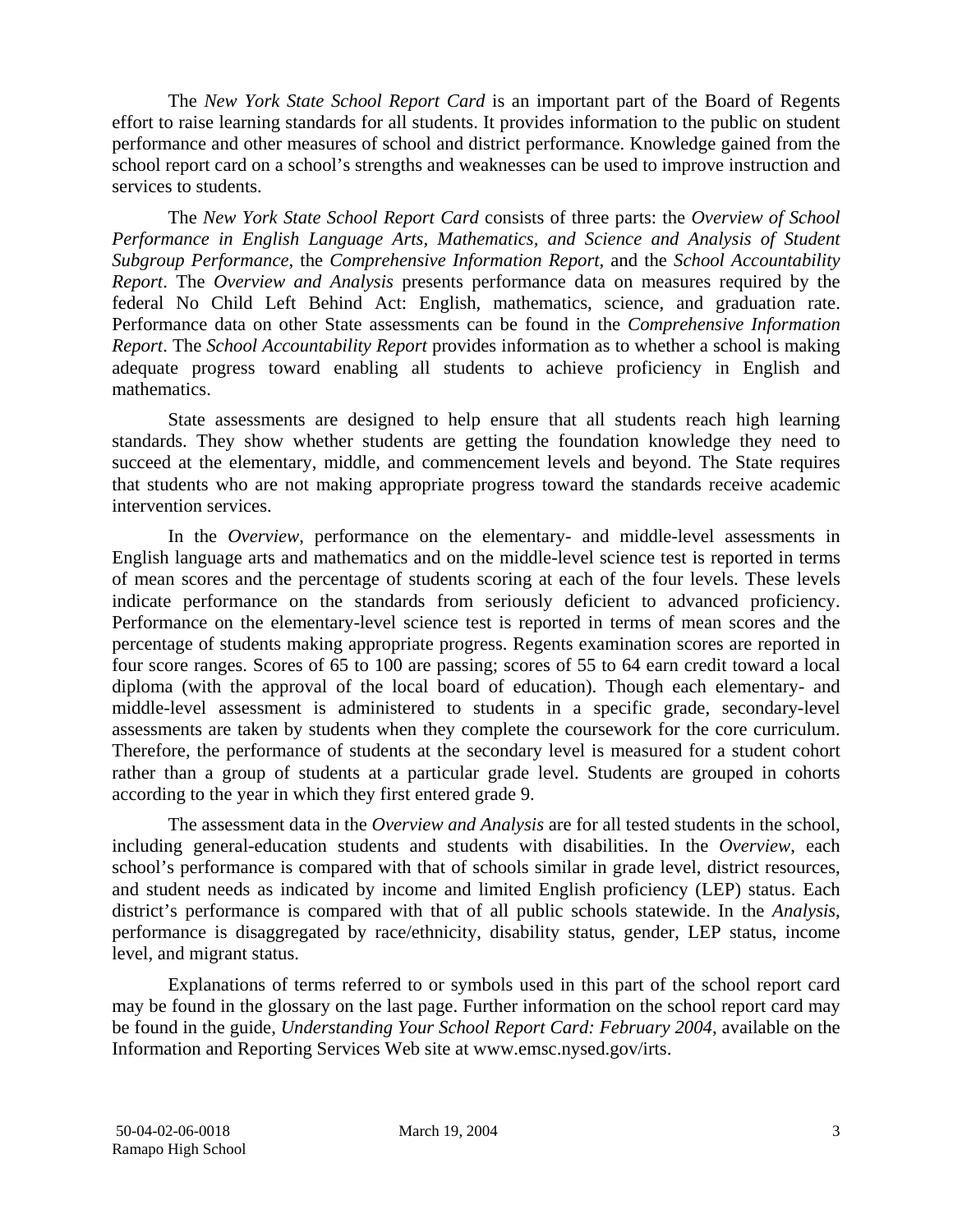# **Overview of School Performance in English Language Arts, Mathematics, and Science**

### **School Profile**

| Principal:<br>Steven Unger | (845) 577-6400<br>Phone: |                           |
|----------------------------|--------------------------|---------------------------|
| <b>Organization</b>        | Grade Range              | <b>Student Enrollment</b> |
| $2002 - 03$                | $9 - 12$                 | 1843                      |

### **2001–02 School District-wide Total Expenditure per Pupil | \$16,099**

### **2002–03 Percentage of Core Classes Taught by Highly Qualified Teachers\***

| <b>Number of Core</b><br><b>Classes</b> | <b>Percent Taught</b><br>by Highly<br>Qualified<br><b>Teachers</b> |
|-----------------------------------------|--------------------------------------------------------------------|
| 449                                     | 84%                                                                |
|                                         |                                                                    |

\*For the 2002-03 school year, SED is reporting that teachers of core classes are highly qualified if they are certified to teach those classes. However, No Child Left Behind (NCLB) imposes requirements beyond certification for some teachers to be considered highly qualified. In future years, when New York State uses the NCLB criteria for reporting, certified teachers must fulfill all NCLB requirements to be counted as highly qualified.

#### **2002–03 Percentage of Teachers with No Valid Teaching Certificate\***

| Number of<br><b>Teachers</b> | <b>Percent with No</b><br><b>Valid Teaching</b><br><b>Certificate</b> |
|------------------------------|-----------------------------------------------------------------------|
| 137                          | 7%                                                                    |

\*This count includes teachers with temporary licenses who do not have a valid permanent, provisional, or transitional teaching certificate.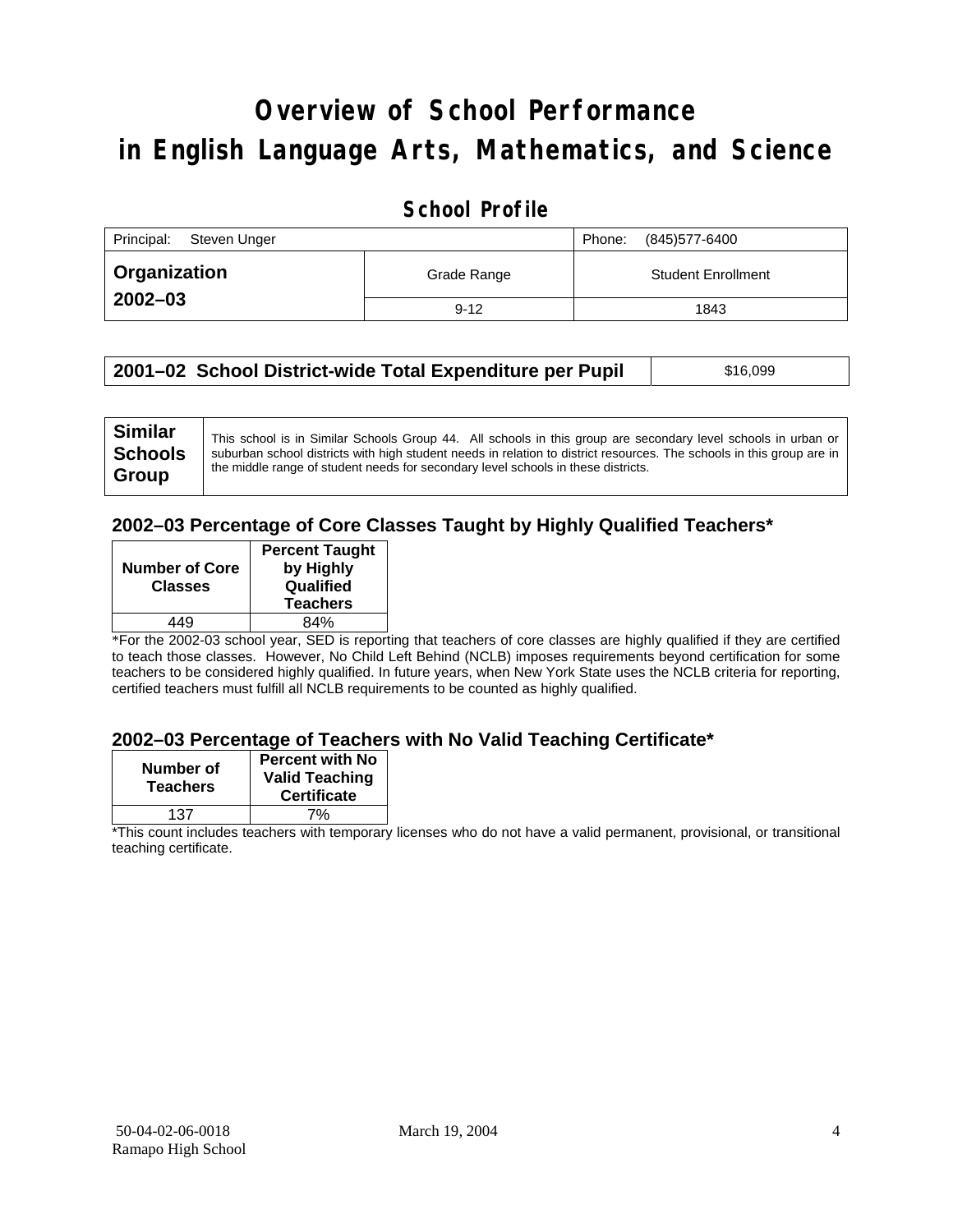## **High School English Achievement after Four Years of Instruction**

The graph and table below present performance of the 1997, 1998, and 1999 cohort members, four years after entering grade 9, in meeting the graduation assessment requirement in English. A score of 65 or above on the Regents comprehensive examination in English is considered passing. Only the highest score of each student is counted, regardless of how many times the student took the examination. In the graph, students passing approved alternatives to this examination are counted as scoring in the 65 to 84 range. RCT results are not included in the graph. In the first table, the numbers of students who met the graduation requirement by passing an approved alternative are listed separately. The second table shows the competency test performance of students with disabilities eligible for the safety net who did not score 55 or above on a Regents examination or approved alternative. Students who score 55 to 64 on the Regents examination in comprehensive English may be given credit towards a local high school diploma if allowed by the district board of education. The data in these tables and chart show the performance of the cohorts as of June  $30<sup>th</sup>$  of the fourth year after first entering grade 9.



| English Graduation Requirement Achievement after Four Years of High School* |                                                                                                                                                                                                                                                                           |    |    |     |     |  |  |  |  |  |  |
|-----------------------------------------------------------------------------|---------------------------------------------------------------------------------------------------------------------------------------------------------------------------------------------------------------------------------------------------------------------------|----|----|-----|-----|--|--|--|--|--|--|
|                                                                             | <b>Cohort Members</b><br><b>Highest Score</b><br><b>Highest Score</b><br><b>Highest Score</b><br><b>Highest Score</b><br>Approved<br>Between 55 and 64<br>Between 85 and 100<br>Between 0 and 54<br><b>Alternative Credit</b><br>Between 65 and 84<br><b>All Students</b> |    |    |     |     |  |  |  |  |  |  |
|                                                                             |                                                                                                                                                                                                                                                                           |    |    |     |     |  |  |  |  |  |  |
| 1997 Cohort                                                                 | 370                                                                                                                                                                                                                                                                       | 47 | 57 | 198 | 66  |  |  |  |  |  |  |
| 1998 Cohort                                                                 | 331                                                                                                                                                                                                                                                                       | 19 | 44 | 132 | 104 |  |  |  |  |  |  |
| 1999 Cohort                                                                 | 437                                                                                                                                                                                                                                                                       | 26 | 43 | 155 | 136 |  |  |  |  |  |  |

\*Assessments used to determine counts in this table include the Regents examination in comprehensive English, the component retest in English, and approved alternatives.

| Performance of Students Who Took the Regents<br><b>Competency Tests in Reading and Writing to</b><br>Meet the Graduation Requirement* |  |  |  |  |  |  |  |  |
|---------------------------------------------------------------------------------------------------------------------------------------|--|--|--|--|--|--|--|--|
| <b>Failed RCT in Reading</b><br><b>Passed the RCTs</b><br>and/or Writing                                                              |  |  |  |  |  |  |  |  |
| 1997 Cohort                                                                                                                           |  |  |  |  |  |  |  |  |
| 1998 Cohort                                                                                                                           |  |  |  |  |  |  |  |  |
| 1999 Cohort                                                                                                                           |  |  |  |  |  |  |  |  |

\*Includes only students eligible for the safety net who did not score 55 or higher on the Regents examination or an approved alternative.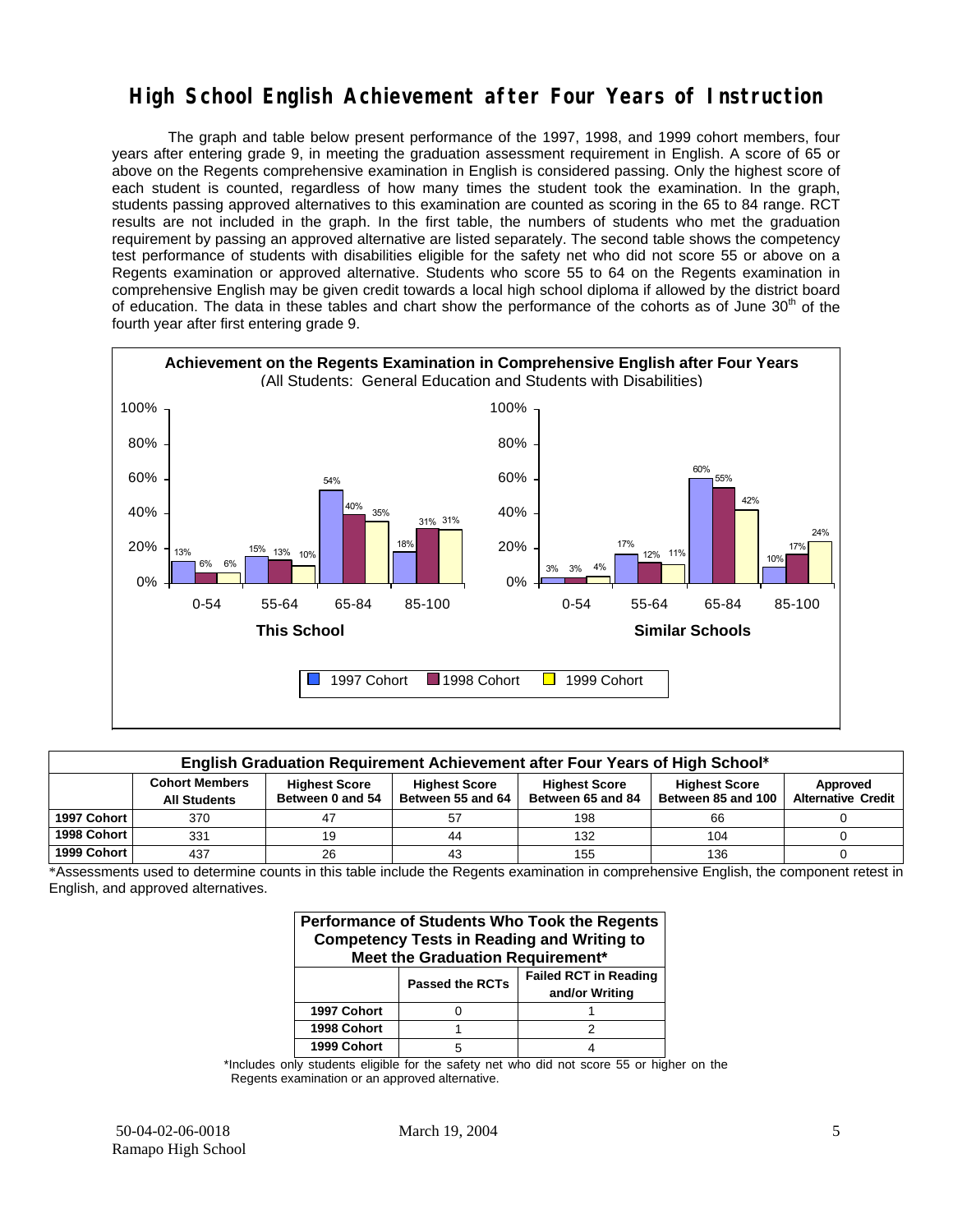## **High School Mathematics Achievement after Four Years of Instruction**

The graph and table below present performance of the 1997, 1998, and 1999 cohort members, four years after entering grade 9, in meeting the graduation assessment requirement in mathematics. A score of 65 or above on a Regents examination in mathematics is considered passing. Only the highest score of each student is counted, regardless of how many times the student took the examination. In the graph, students passing approved alternatives to these examinations are counted as scoring in the 65 to 84 range. RCT results are not included in the graph. In the first table, the numbers of students who met the graduation requirement by passing an approved alternative are listed separately. The second table shows the competency test performance of students with disabilities eligible for the safety net who did not score 55 or above on a Regents examination or approved alternative. Students who score 55 to 64 on a Regents examination in mathematics may be given credit towards a local high school diploma if allowed by the district board of education. The data in these tables and chart show the performance of the cohorts as of June  $30<sup>th</sup>$  of the fourth year after first entering grade 9.



| Mathematics Graduation Requirement Achievement after Four Years of High School* |                                                                                                                                   |                  |                   |                   |                    |                           |  |  |  |  |
|---------------------------------------------------------------------------------|-----------------------------------------------------------------------------------------------------------------------------------|------------------|-------------------|-------------------|--------------------|---------------------------|--|--|--|--|
|                                                                                 | <b>Highest Score</b><br><b>Highest Score</b><br><b>Highest Score</b><br>Approved<br><b>Cohort Members</b><br><b>Highest Score</b> |                  |                   |                   |                    |                           |  |  |  |  |
|                                                                                 | <b>All Students</b>                                                                                                               | Between 0 and 54 | Between 55 and 64 | Between 65 and 84 | Between 85 and 100 | <b>Alternative Credit</b> |  |  |  |  |
| 1997 Cohort                                                                     | 370                                                                                                                               | 38               | 21                | 148               | 130                |                           |  |  |  |  |
| 1998 Cohort                                                                     | 331                                                                                                                               | 42               | 35                | 121               | 98                 |                           |  |  |  |  |
| 1999 Cohort                                                                     | 437                                                                                                                               | 50               | 51                | 160               | 106                |                           |  |  |  |  |

\*Assessments used to determine counts in this table include a Regents examination in mathematics, the component retest in mathematics and approved alternatives.

| Performance of Students Who Took the Regents<br><b>Competency Test in Mathematics to Meet the</b><br><b>Graduation Requirement*</b> |  |  |  |  |  |  |  |  |
|-------------------------------------------------------------------------------------------------------------------------------------|--|--|--|--|--|--|--|--|
| <b>Failed at Least</b><br><b>Passed the RCT</b><br>One RCT                                                                          |  |  |  |  |  |  |  |  |
| 1997 Cohort                                                                                                                         |  |  |  |  |  |  |  |  |
| 1998 Cohort                                                                                                                         |  |  |  |  |  |  |  |  |
| 1999 Cohort                                                                                                                         |  |  |  |  |  |  |  |  |

\*Includes only students eligible for the safety net who did not score 55 or higher on the Regents examination or an approved alternative.

 50-04-02-06-0018 March 19, 2004 Ramapo High School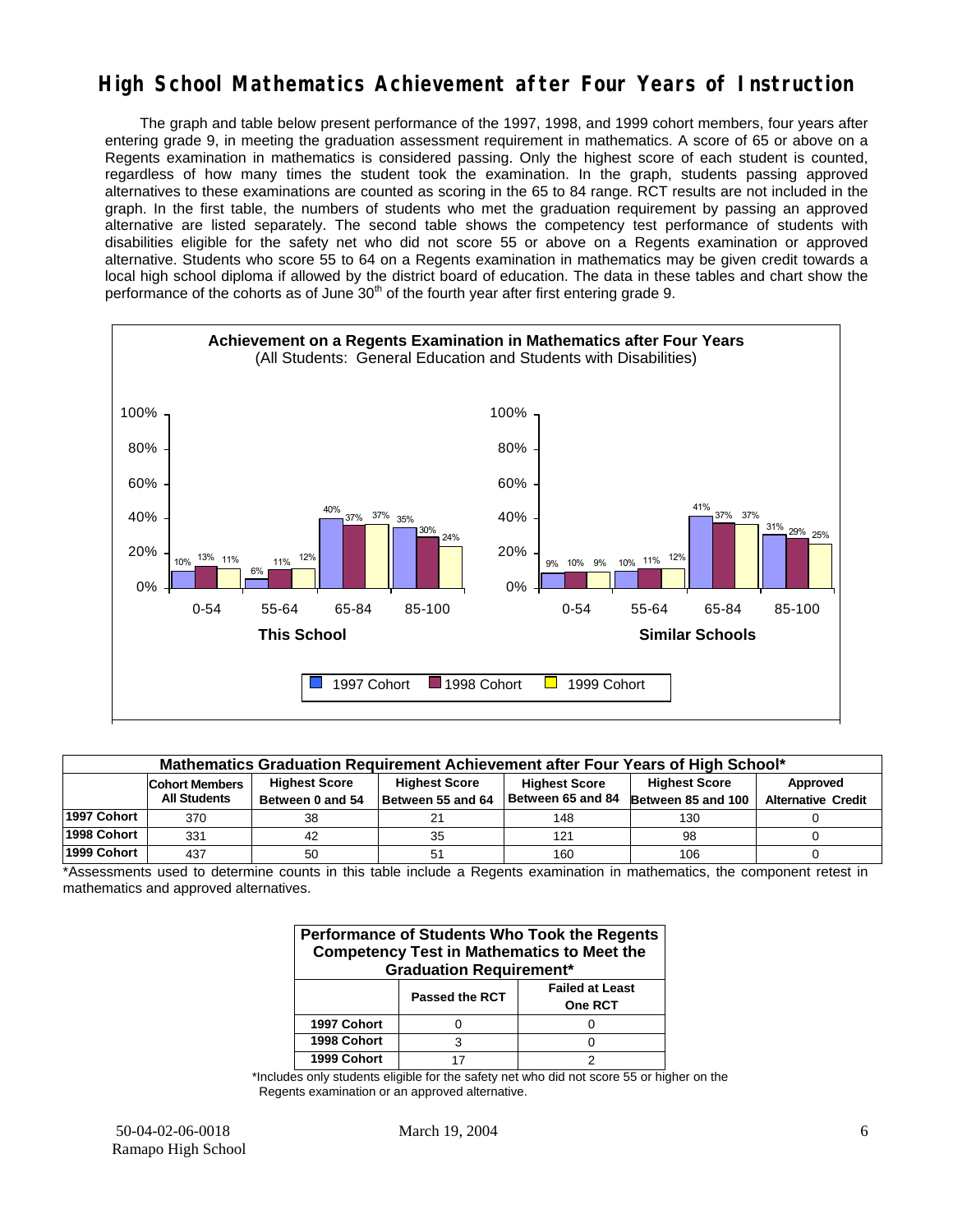# **Cohort Graduation Rates**

 Students were counted as graduates if they earned a local diploma with or without a Regents endorsement by August 31<sup>st</sup> of the fourth year after first entering grade 9. The graduation-rate cohort includes students who transferred to general education development (GED) programs. These students were not counted in the 1998 school accountability cohort for English and mathematics.



| <b>Cohort Graduation Rates</b> |                                  |                                |                                                               |                            |  |  |  |
|--------------------------------|----------------------------------|--------------------------------|---------------------------------------------------------------|----------------------------|--|--|--|
|                                | <b>Cohort</b><br>Members*<br>(a) | <b>Transfers to GED</b><br>(b) | <b>Graduation Rate</b><br>Cohort<br><b>Members</b><br>$(a+b)$ | <b>Number</b><br>Graduated |  |  |  |
| 1998 Cohort                    | 353                              |                                | 359                                                           | 260                        |  |  |  |

\*Count as of August 31<sup>st</sup> of the fourth year after first entering grade 9.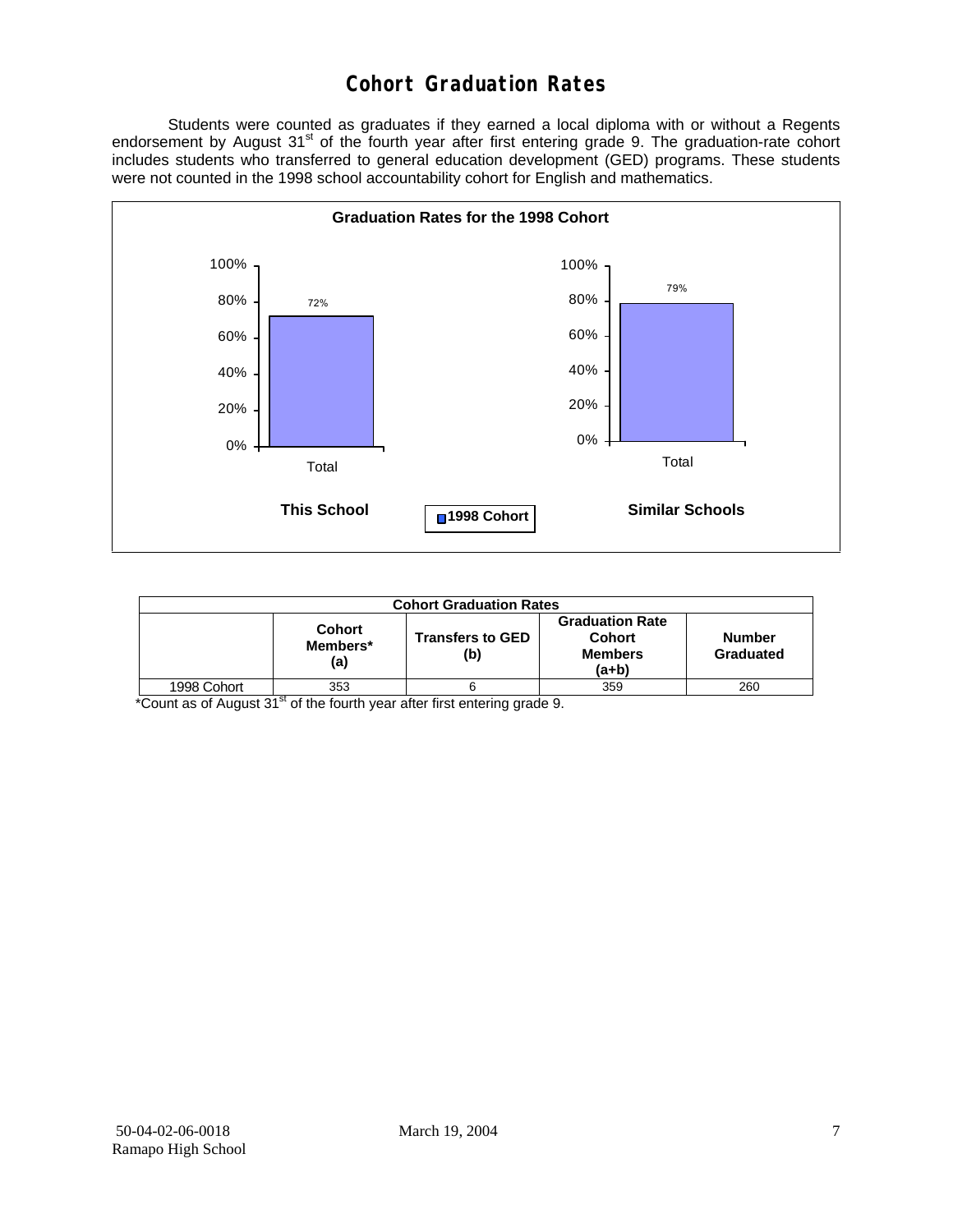# **Analysis of Student Subgroup Performance**

Historically, on State assessments the average performance of Black, Hispanic, and Native American students has been lower than that of White and Asian students. Similarly, students from lowincome families have not performed as well as those from higher income families. A high priority of the Board of Regents is to eliminate these gaps in student performance. In addition, Title I of the federal Elementary and Secondary Education Act includes explicit requirements "to ensure that students served by Title I are given the same opportunity to achieve to high standards and are held to the same high expectations as all students in each State."

This section of the school report card provides performance data for two years by racial/ethnic group, disability status, gender, English proficiency status, income level, and migrant status. The purpose of the student subgroup analyses is to determine if students who perform below the standards in any school tend to fall into particular groups, such as minority students, limited English proficient students, or economically disadvantaged students. If these analyses provide evidence that students in one of the groups achieve at a lower level than other students, the school and community should examine the reasons for this lower performance and make necessary changes in curriculum, instruction, and student support services to remedy these performance gaps. If your school did not report data for the 2002-03 school year for a subject and grade, a table showing data for subgroups in that subject and grade will not be included in the *Analysis*.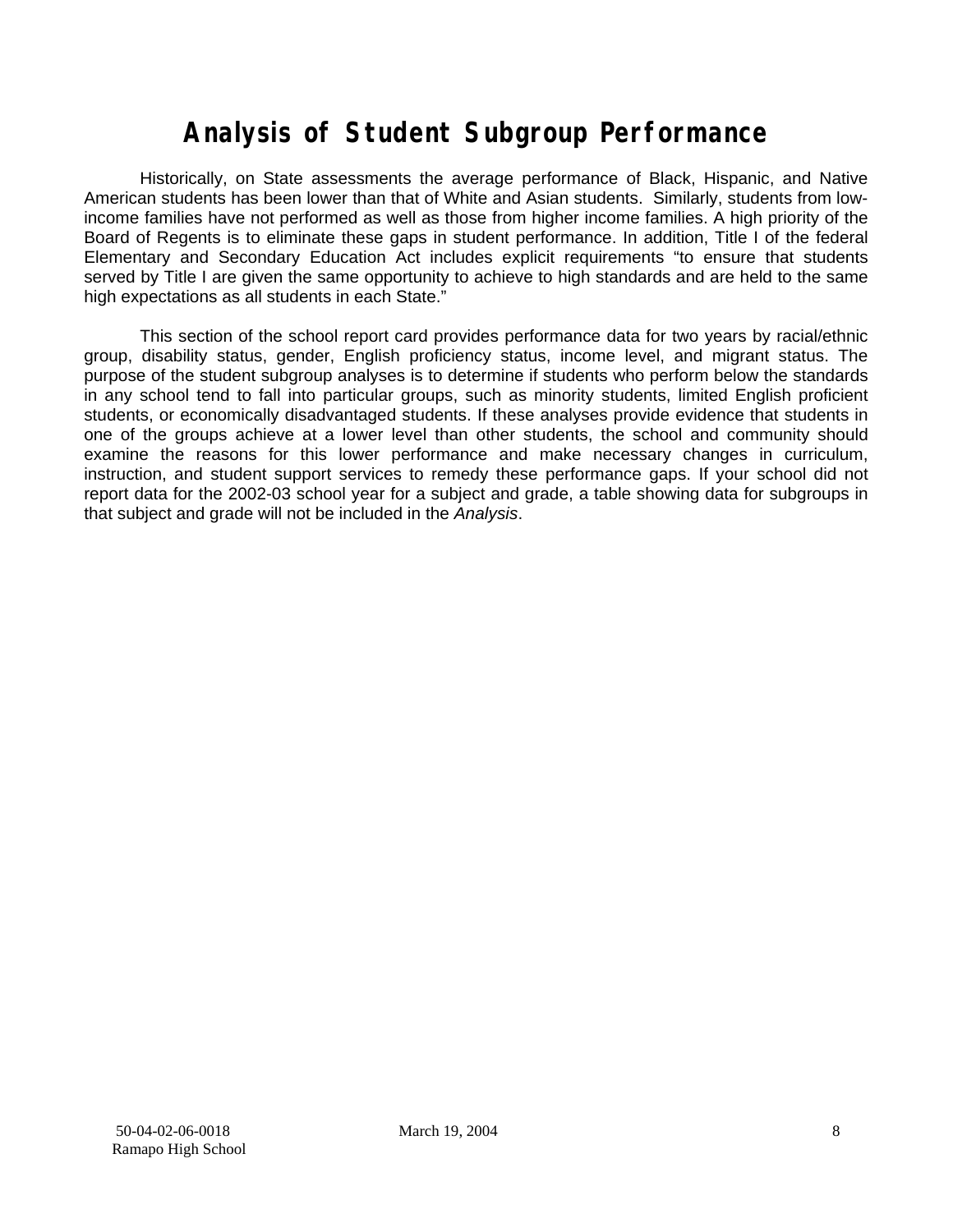### **1998 and 1999 High School Cohorts**

General-education students who first entered ninth grade in 1998 or 1999 must score 55 or higher on Regents English and mathematics examinations to graduate. During the phase-in of the Regents examination graduation requirements, all students (with district board of education approval) may qualify for a local diploma by earning a score of 55–64 on the required Regents examinations; a score of 65 or higher is required for a Regents diploma. Students with disabilities and certain students with a Section 504 Accomodation Plan may qualify for a local diploma by passing Regents competency tests. The data in these tables show the performance of the cohorts as of June 30<sup>th</sup> of the fourth year after first entering grade 9.

#### **Performance on the English Assessment Requirement for Graduation**

|                                              | 1998 Cohort     |                 |                |                          |                           | 1999 Cohort     |                          |                |                   |                                  |
|----------------------------------------------|-----------------|-----------------|----------------|--------------------------|---------------------------|-----------------|--------------------------|----------------|-------------------|----------------------------------|
|                                              |                 |                 |                | <b>Count of Students</b> | <b>Percent</b>            |                 | <b>Count of Students</b> |                |                   | <b>Percent</b><br><b>Meeting</b> |
|                                              |                 |                 | by Score       |                          | <b>Meeting</b>            | <b>Students</b> | by Score                 |                |                   |                                  |
| <b>Student Subgroup</b>                      | <b>Students</b> | <b>Regents</b>  |                | Pass-                    | Gradu-                    | in              |                          | <b>Regents</b> | Pass-             | Gradua-                          |
|                                              | in Cohort       | $55 -$<br>64    | $65-$<br>100   | ed<br><b>RCTs</b>        | ation<br>Require-<br>ment | <b>Cohort</b>   | $55 -$<br>64             | $65 -$<br>100  | ed<br><b>RCTs</b> | tion<br>Require-<br>ment         |
| <b>Results by Race/Ethnicity</b>             |                 |                 |                |                          |                           |                 |                          |                |                   |                                  |
| American Indian/Alaskan Native               | $\mathbf{1}$    | s               | s              | s                        | s                         | $\Omega$        | $\mathbf 0$              | $\Omega$       | $\mathbf 0$       | 0%                               |
| <b>Black</b>                                 | 163             | 31              | 94             | 1                        | 77%                       | 248             | 31                       | 134            | $\overline{2}$    | 67%                              |
| Hispanic                                     | 24              | s               | s              | s                        | s                         | 36              | 5                        | 26             | 0                 | 86%                              |
| Asian or Pacific Islander                    | 42              | 3               | 38             | $\Omega$                 | 98%                       | 62              | $\overline{5}$           | 53             | 0                 | 94%                              |
| White                                        | 101             | 5               | 91             | $\Omega$                 | 95%                       | 91              | $\overline{2}$           | 78             | 3                 | 91%                              |
| Total                                        | 331             | $\overline{44}$ | 236            | $\mathbf{1}$             | 85%                       | 437             | 43                       | 291            | 5                 | 78%                              |
| Small Group Totals (s)                       | 25              | 5               | 13             | $\Omega$                 | 72%                       | $\Omega$        | $\overline{0}$           | $\Omega$       | $\overline{0}$    | 0%                               |
| <b>Results by Disability Status</b>          |                 |                 |                |                          |                           |                 |                          |                |                   |                                  |
| General-education students                   | 313             | 39              | 230            | 0                        | 86%                       | 405             | 39                       | 279            | 0                 | 79%                              |
| Students with disabilities                   | 18              | 5               | 6              | $\mathbf{1}$             | 67%                       | 32              | $\overline{4}$           | 12             | 5                 | 66%                              |
| Total                                        | 331             | 44              | 236            | $\mathbf{1}$             | 85%                       | 437             | 43                       | 291            | 5                 | 78%                              |
| <b>Results by Gender</b>                     |                 |                 |                |                          |                           |                 |                          |                |                   |                                  |
| Female                                       | 171             | 26              | 121            | $\mathbf{1}$             | 87%                       | 200             | 26                       | 138            | $\Omega$          | 82%                              |
| Male                                         | 160             | 18              | 115            | $\Omega$                 | 83%                       | 237             | 17                       | 153            | 5                 | 74%                              |
| Total                                        | 331             | 44              | 236            | $\mathbf{1}$             | 85%                       | 437             | 43                       | 291            | 5                 | 78%                              |
| <b>Results by English Proficiency Status</b> |                 |                 |                |                          |                           |                 |                          |                |                   |                                  |
| English proficient                           | 291             | 30              | 229            | $\mathbf{1}$             | 89%                       | 368             | 33                       | 272            | 5                 | 84%                              |
| Limited English proficient                   | 40              | 14              | $\overline{7}$ | $\mathbf 0$              | 53%                       | 69              | 10                       | 19             | 0                 | 42%                              |
| Total                                        | 331             | 44              | 236            | $\mathbf{1}$             | 85%                       | 437             | 43                       | 291            | 5                 | 78%                              |
| <b>Results by Income Level</b>               |                 |                 |                |                          |                           |                 |                          |                |                   |                                  |
| Economically disadvantaged                   | 95              | 27              | 51             | $\mathbf 0$              | 82%                       | 133             | 21                       | 66             | 0                 | 65%                              |
| Not disadvantaged                            | 236             | 17              | 185            | $\mathbf{1}$             | 86%                       | 304             | 22                       | 225            | 5                 | 83%                              |
| Total                                        | 331             | 44              | 236            | $\mathbf{1}$             | 85%                       | 437             | 43                       | 291            | 5                 | 78%                              |
| <b>Results by Migrant Status</b>             |                 |                 |                |                          |                           |                 |                          |                |                   |                                  |
| Migrant family                               | $\mathbf 0$     | 0               | 0              | $\mathbf 0$              | 0%                        | 0               | 0                        | $\mathbf{0}$   | 0                 | 0%                               |
| Not migrant family                           | 331             | 44              | 236            | 1                        | 85%                       | 437             | 43                       | 291            | 5                 | 78%                              |
| Total                                        | 331             | 44              | 236            | $\mathbf{1}$             | 85%                       | 437             | 43                       | 291            | 5                 | 78%                              |

### **after Four Years of High School**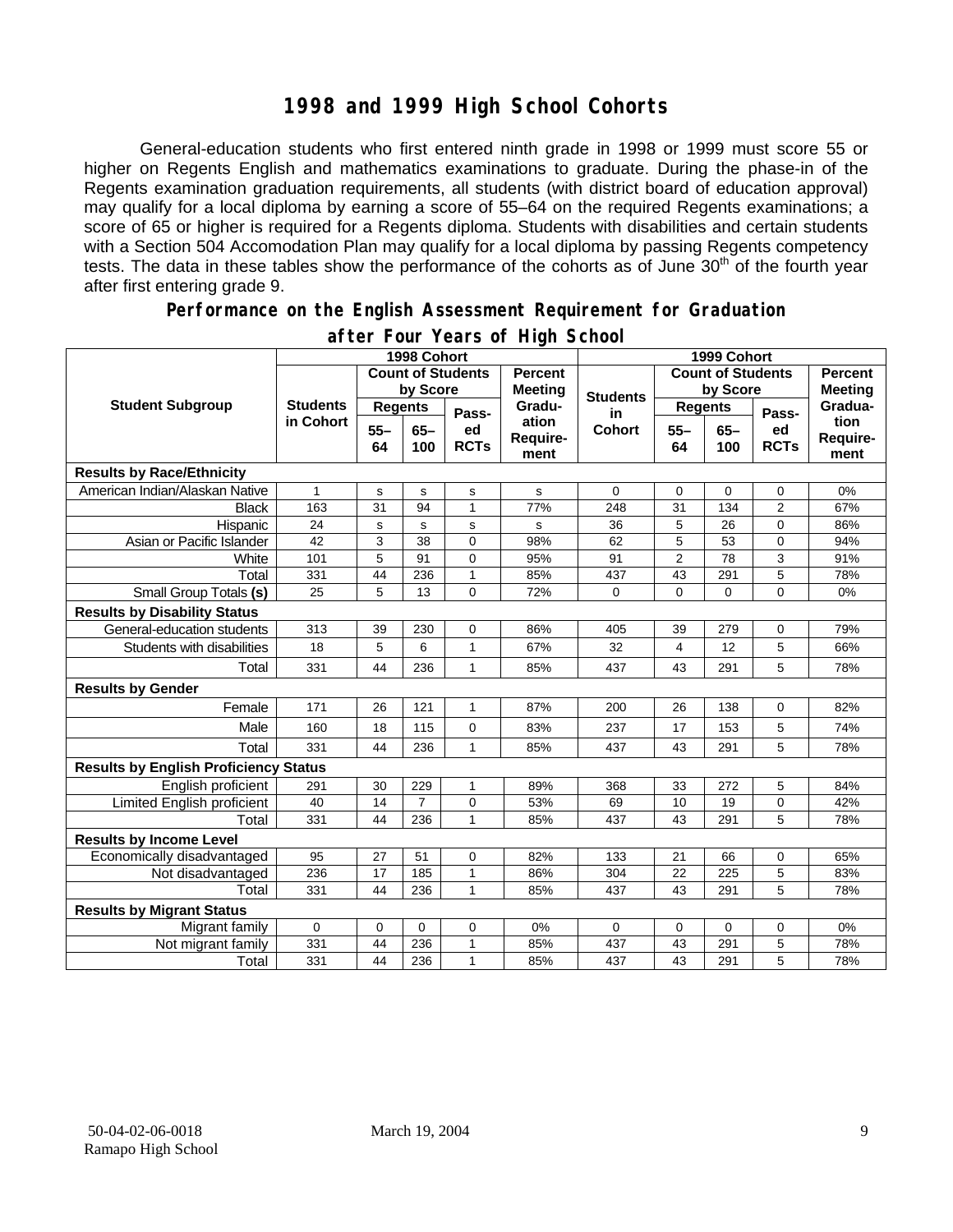### **Performance on the Mathematics Assessment Requirement for Graduation after Four Years of High School**

|                                              |                     |                | 1998 Cohort |                          |                 | ordduatholl artor roar roars o'r rhyn Sonool<br>1999 Cohort |                          |                |                |                |
|----------------------------------------------|---------------------|----------------|-------------|--------------------------|-----------------|-------------------------------------------------------------|--------------------------|----------------|----------------|----------------|
|                                              |                     |                |             | <b>Count of Students</b> | Percent         |                                                             | <b>Count of Students</b> |                |                | <b>Percent</b> |
|                                              |                     | by Score       |             | <b>Meeting</b>           |                 |                                                             | by Score                 |                | <b>Meeting</b> |                |
| <b>Student Subgroup</b>                      | <b>Students</b>     | <b>Regents</b> |             |                          | Gradu-          | <b>Students</b>                                             |                          | <b>Regents</b> |                | Gradua-        |
|                                              | in<br><b>Cohort</b> | $55 -$         | $65 -$      | Pass-<br>ed              | ation           | in<br><b>Cohort</b>                                         | $55 -$                   | $65-$          | Pass-<br>ed    | tion           |
|                                              |                     | 64             | 100         | <b>RCTs</b>              | <b>Require-</b> |                                                             | 64                       | 100            | <b>RCTs</b>    | Require-       |
|                                              |                     |                |             |                          | ment            |                                                             |                          |                |                | ment           |
| <b>Results by Race/Ethnicity</b>             |                     |                |             |                          |                 |                                                             |                          |                |                |                |
| American Indian/Alaskan Native               | 1                   | s              | s           | s                        | s               | 0                                                           | $\Omega$                 | $\Omega$       | $\Omega$       | 0%             |
| <b>Black</b>                                 | 163                 | 25             | 83          | 3                        | 68%             | 248                                                         | 39                       | 114            | 12             | 67%            |
| Hispanic                                     | 24                  | s              | $\mathbf s$ | $\mathbf s$              | s               | 36                                                          | 4                        | 25             | 0              | 81%            |
| Asian or Pacific Islander                    | 42                  | 1              | 37          | $\Omega$                 | 90%             | 62                                                          | 5                        | 54             | 0              | 95%            |
| White                                        | 101                 | 6              | 86          | $\mathbf 0$              | 91%             | 91                                                          | 3                        | 73             | 5              | 89%            |
| Total                                        | 331                 | 35             | 219         | 3                        | 78%             | 437                                                         | 51                       | 266            | 17             | 76%            |
| Small Group Totals (s)                       | 25                  | 3              | 13          | 0                        | 64%             | 0                                                           | $\mathbf 0$              | 0              | 0              | 0%             |
| <b>Results by Disability Status</b>          |                     |                |             |                          |                 |                                                             |                          |                |                |                |
| General-education students                   | 313                 | 32             | 218         | 0                        | 80%             | 405                                                         | 50                       | 260            | 0              | 77%            |
| Students with disabilities                   | 18                  | 3              | 1           | 3                        | 39%             | 32                                                          | 1                        | 6              | 17             | 75%            |
| Total                                        | 331                 | 35             | 219         | 3                        | 78%             | 437                                                         | 51                       | 266            | 17             | 76%            |
| <b>Results by Gender</b>                     |                     |                |             |                          |                 |                                                             |                          |                |                |                |
| Female                                       | 171                 | 22             | 111         | 2                        | 79%             | 200                                                         | 28                       | 126            | 5              | 80%            |
| Male                                         | 160                 | 13             | 108         | $\mathbf{1}$             | 76%             | 237                                                         | 23                       | 140            | 12             | 74%            |
| Total                                        | 331                 | 35             | 219         | 3                        | 78%             | 437                                                         | 51                       | 266            | 17             | 76%            |
| <b>Results by English Proficiency Status</b> |                     |                |             |                          |                 |                                                             |                          |                |                |                |
| English proficient                           | 291                 | 31             | 204         | 3                        | 82%             | 368                                                         | 32                       | 251            | 17             | 82%            |
| Limited English proficient                   | 40                  | $\overline{4}$ | 15          | 0                        | 47%             | 69                                                          | 19                       | 15             | 0              | 49%            |
| Total                                        | 331                 | 35             | 219         | 3                        | 78%             | 437                                                         | 51                       | 266            | 17             | 76%            |
| <b>Results by Income Level</b>               |                     |                |             |                          |                 |                                                             |                          |                |                |                |
| Economically disadvantaged                   | 95                  | 14             | 43          | 2                        | 62%             | 133                                                         | 25                       | 55             | 6              | 65%            |
| Not disadvantaged                            | 236                 | 21             | 176         | $\mathbf{1}$             | 84%             | 304                                                         | 26                       | 211            | 11             | 82%            |
| Total                                        | 331                 | 35             | 219         | 3                        | 78%             | 437                                                         | 51                       | 266            | 17             | 76%            |
| <b>Results by Migrant Status</b>             |                     |                |             |                          |                 |                                                             |                          |                |                |                |
| Migrant family                               | $\mathbf 0$         | $\mathbf 0$    | 0           | 0                        | 0%              | 0                                                           | 0                        | 0              | 0              | 0%             |
| Not migrant family                           | 331                 | 35             | 219         | 3                        | 78%             | 437                                                         | 51                       | 266            | 17             | 76%            |
| Total                                        | 331                 | 35             | 219         | 3                        | 78%             | 437                                                         | 51                       | 266            | 17             | 76%            |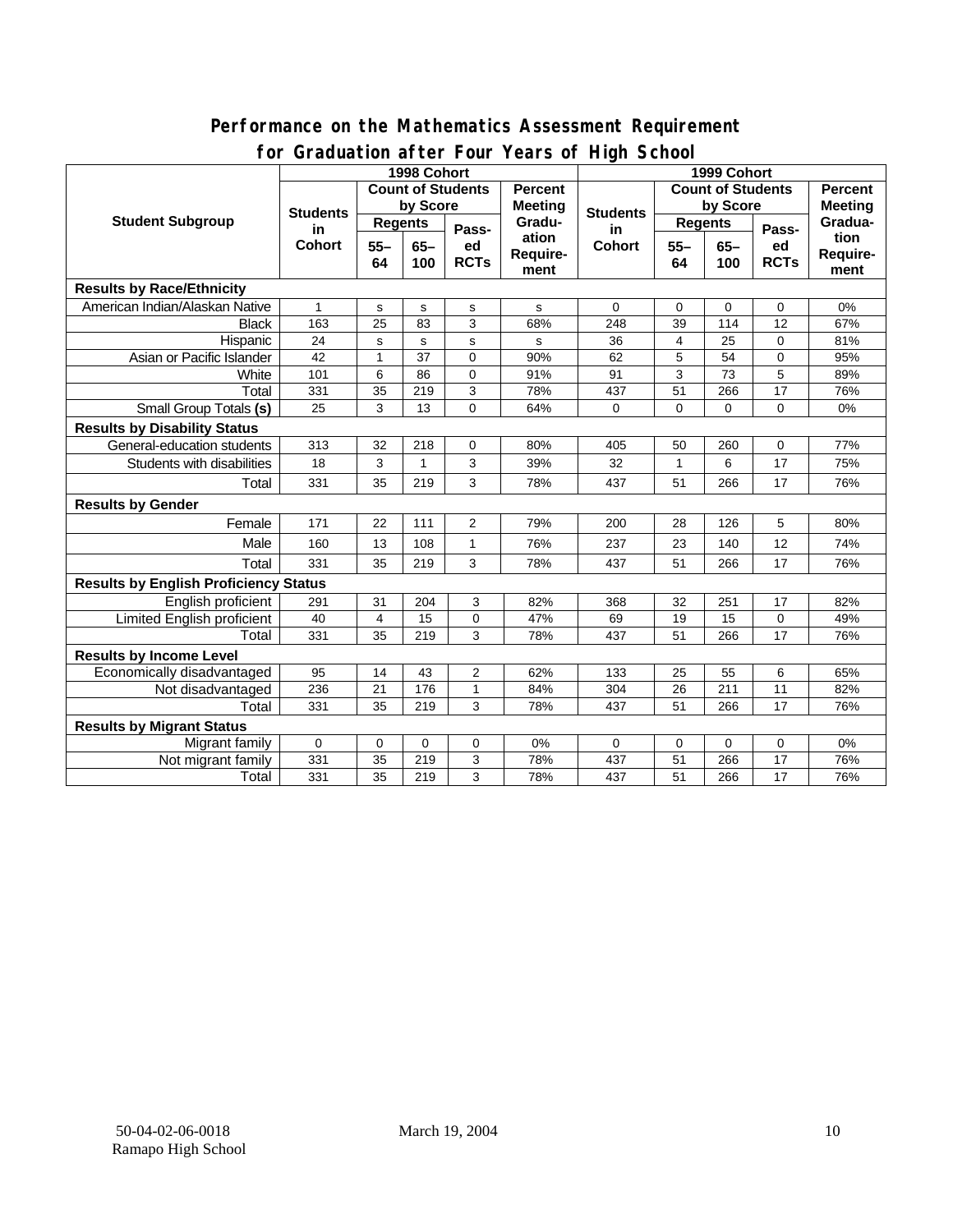## **Cohort Graduation Rates**

Students were counted as graduates in the first two columns of this table if they earned a local diploma with or without a Regents endorsement by June 30<sup>th</sup> of the fourth year after first entering grade 9 and in the second two columns if they earned a local diploma with or without a Regents endorsement by August 31<sup>st</sup> of the fourth year after first entering grade 9. The graduation-rate cohort includes students who transferred to general education development (GED) programs. These students were not counted in the 1998 school accountability cohort for English and mathematics.

|                                              | 1998 Cohort as of<br>June 30, 2002      |                           | 1998 Cohort as of<br><b>August 31, 2002</b> |                           |
|----------------------------------------------|-----------------------------------------|---------------------------|---------------------------------------------|---------------------------|
| <b>Student Subgroup</b>                      | <b>Graduation</b><br><b>Rate Cohort</b> | <b>Graduation</b><br>Rate | <b>Graduation</b><br><b>Rate Cohort</b>     | <b>Graduation</b><br>Rate |
| <b>Results by Race/Ethnicity</b>             |                                         |                           |                                             |                           |
| American Indian/Alaskan Native               | 1                                       | s                         | 1                                           | s                         |
| <b>Black</b>                                 | 163                                     | 66%                       | 188                                         | 60%                       |
| Hispanic                                     | 25                                      | s                         | 27                                          | s                         |
| Asian or Pacific Islander                    | 42                                      | 90%                       | 40                                          | 93%                       |
| White                                        | 102                                     | 89%                       | 103                                         | 89%                       |
| Total                                        | 333                                     | 77%                       | 359                                         | 72%                       |
| Small Group Totals (s)                       | 26                                      | 73%                       | 28                                          | 68%                       |
| <b>Results by Disability Status</b>          |                                         |                           |                                             |                           |
| General-education students                   | 315                                     | 78%                       | 336                                         | 74%                       |
| Students with disabilities                   | 18                                      | 56%                       | 23                                          | 43%                       |
| Total                                        | 333                                     | 77%                       | 359                                         | 72%                       |
| <b>Results by Gender</b>                     |                                         |                           |                                             |                           |
| Female                                       | 171                                     | 84%                       | 177                                         | 80%                       |
| Male                                         | 162                                     | 69%                       | 182                                         | 65%                       |
| Total                                        | 333                                     | 77%                       | 359                                         | 72%                       |
| <b>Results by English Proficiency Status</b> |                                         |                           |                                             |                           |
| English proficient                           | 292                                     | 80%                       | 316                                         | 75%                       |
| Limited English proficient                   | 41                                      | 51%                       | 43                                          | 56%                       |
| Total                                        | 333                                     | 77%                       | 359                                         | 72%                       |
| <b>Results by Income Level</b>               |                                         |                           |                                             |                           |
| Economically disadvantaged                   | 95                                      | 62%                       | 81                                          | 70%                       |
| Not disadvantaged                            | 238                                     | 82%                       | 278                                         | 73%                       |
| Total                                        | 333                                     | 77%                       | 359                                         | 72%                       |
| <b>Results by Migrant Status</b>             |                                         |                           |                                             |                           |
| Migrant family                               | 0                                       | 0%                        | $\Omega$                                    | 0%                        |
| Not migrant family                           | 333                                     | 77%                       | 359                                         | 72%                       |
| Total                                        | 333                                     | 77%                       | 359                                         | 72%                       |